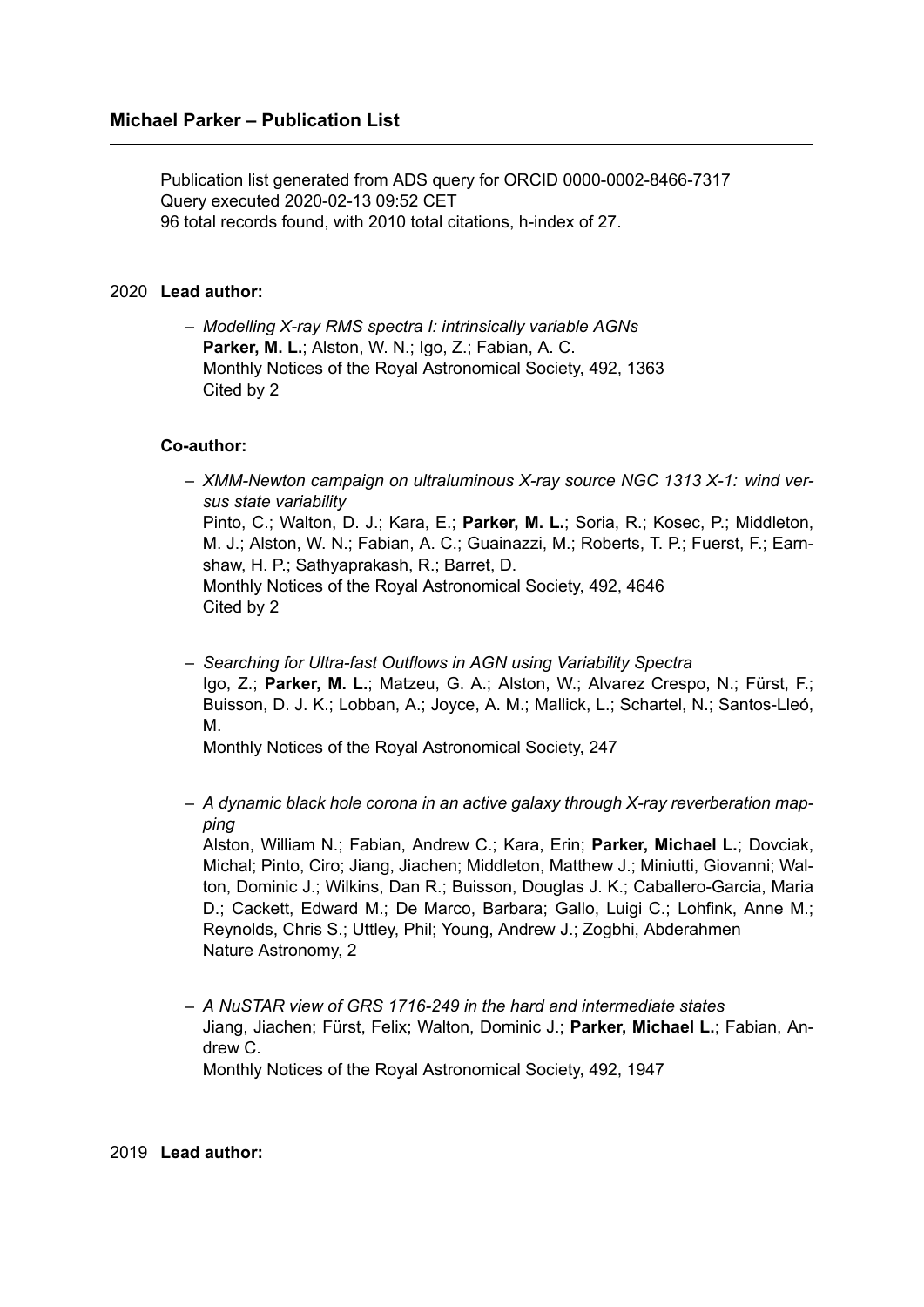- *X-ray spectra reveal the reawakening of the repeat changing-look AGN NGC 1566* Parker, M. L.; Schartel, N.; Grupe, D.; Komossa, S.; Harrison, F.; Kollatschny, W.; Mikula, R.; Santos-Lleó, M.; Tomás, L. Monthly Notices of the Royal Astronomical Society, 483, L88 Cited by 5
- *XRB continuum fitting with sensitive high-energy X-ray detectors* Parker, M. L.; Buisson, D. J. K.; Tomsick, J. A.; Fabian, A. C.; Madsen, K. K.; Walton, D. J.; Fürst, F. Monthly Notices of the Royal Astronomical Society, 484, 1202 Cited by 1
- *The nuclear environment of the NLS1 Mrk 335: Obscuration of the X-ray line emission by a variable outflow* Parker, M. L.; Longinotti, A. L.; Schartel, N.; Grupe, D.; Komossa, S.; Kriss, G.; Fabian, A. C.; Gallo, L.; Harrison, F. A.; Jiang, J.; Kara, E.; Krongold, Y.; Matzeu, G. A.; Pinto, C.; Santos-Lleó, M. Monthly Notices of the Royal Astronomical Society, 490, 683

# **Co-author:**

– *General Physical Properties of Gamma-Ray-emitting Narrow-line Seyfert 1 Galaxies* Paliya, Vaidehi S.; **Parker, M. L.**; Jiang, J.; Fabian, A. C.; Brenneman, L.; Ajello,

M.; Hartmann, D. The Astrophysical Journal, 872, 169 Cited by 7

- *The remarkable X-ray variability of IRAS 13224-3809 I. The variability process* Alston, W. N.; Fabian, A. C.; Buisson, D. J. K.; Kara, E.; **Parker, M. L.**; Lohfink, A. M.; Uttley, P.; Wilkins, D. R.; Pinto, C.; De Marco, B.; Cackett, E. M.; Middleton, M. J.; Walton, D. J.; Reynolds, C. S.; Jiang, J.; Gallo, L. C.; Zogbhi, A.; Miniutti, G.; Dovciak, M.; Young, A. J. Monthly Notices of the Royal Astronomical Society, 482, 2088 Cited by 10
- *Evidence for an emerging disc wind and collimated outflow during an X-ray flare in the narrow-line Seyfert 1 galaxy Mrk 335* Gallo, L. C.; Gonzalez, A. G.; Waddell, S. G. H.; Ehler, H. J. S.; Wilkins, D. R.; Longinotti, A. L.; Grupe, D.; Komossa, S.; Kriss, G. A.; Pinto, C.; Tripathi, S.; Fabian, A. C.; Krongold, Y.; Mathur, S.; **Parker, M. L.**; Pradhan, A. Monthly Notices of the Royal Astronomical Society, 484, 4287 Cited by 9
- *High-density reflection spectroscopy: I. A case study of GX 339-4* Jiang, Jiachen; Fabian, Andrew C.; Wang, Jingyi; Walton, Dominic J.; García, Javier A.; **Parker, Michael L.**; Steiner, James F.; Tomsick, John A. Monthly Notices of the Royal Astronomical Society, 484, 1972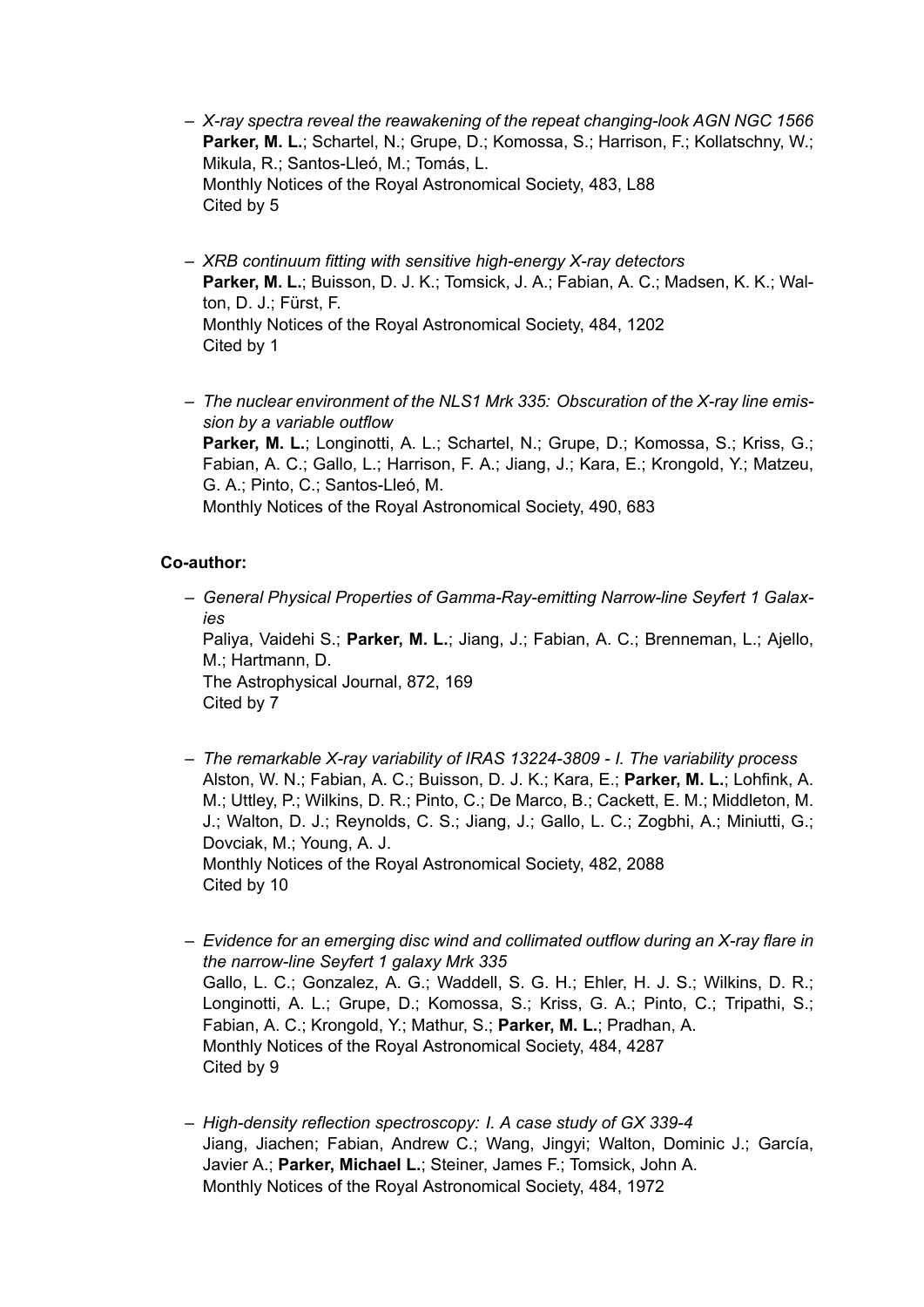Cited by 18

– *Evidence for a clumpy disc-wind in the star-forming Seyfert 2 galaxy MCG-03-58- 007* Matzeu, G. A.; Braito, V.; Reeves, J. N.; Severgnini, P.; Ballo, L.; Caccianiga, A.; Campana, S.; Cicone, C.; Della Ceca, R.; **Parker, M. L.**; Santos-Lleó, M.; Schartel, N.

Monthly Notices of the Royal Astronomical Society, 483, 2836 Cited by 4

- *A relativistic disc reflection model for 1H0419-577: Multi-epoch spectral analysis with XMM-Newton and NuSTAR* Jiang, Jiachen; Walton, Dominic J.; Fabian, Andrew C.; **Parker, Michael L.** Monthly Notices of the Royal Astronomical Society, 483, 2958 Cited by 4
- *The XMM-Newton/HST View of the Obscuring Outflow in the Seyfert Galaxy Mrk 335 Observed at Extremely Low X-Ray Flux* Longinotti, Anna Lia; Kriss, Gerard; Krongold, Yair; Arellano-Cordova, Karla Z.; Komossa, S.; Gallo, Luigi; Grupe, Dirk; Mathur, Smita; **Parker, Michael L.**; Pradhan, Anil; Wilkins, Dan The Astrophysical Journal, 875, 150 Cited by 4
- *Swift, NuStar, and XMM-Newton observations of the NLS1 galaxy RX J2317.8- 4422 in an extreme X-ray low flux state* Grupe, Dirk; Komossa, S.; Gallo, Luigi; Schartel, Norbert; **Parker, Michael**; Santos-Lleo, Maria; Fabian, Andrew C.; Harrison, Fiona; Miniutti, Giovanni Monthly Notices of the Royal Astronomical Society, 486, 227

– *High Density Reflection Spectroscopy - II. The density of the inner black hole accretion disc in AGN* Jiang, Jiachen; Fabian, Andrew C.; Dauser, Thomas; Gallo, Luigi; García, Javier A.; Kara, Erin; **Parker, Michael L.**; Tomsick, John A.; Walton, Dominic J.; Reynolds, Christopher S. Monthly Notices of the Royal Astronomical Society, 489, 3436 Cited by 8

– *MAXI J1820+070 with NuSTAR I. An increase in variability frequency but a stable reflection spectrum: coronal properties and implications for the inner disc in black hole binaries* Buisson, D. J. K.; Fabian, A. C.; Barret, D.; Fürst, F.; Gandhi, P.; García, J. A.; Kara, E.; Madsen, K. K.; Miller, J. M.; **Parker, M. L.**; Shaw, A. W.; Tomsick, J. A.; Walton, D. J. Monthly Notices of the Royal Astronomical Society, 490, 1350 Cited by 1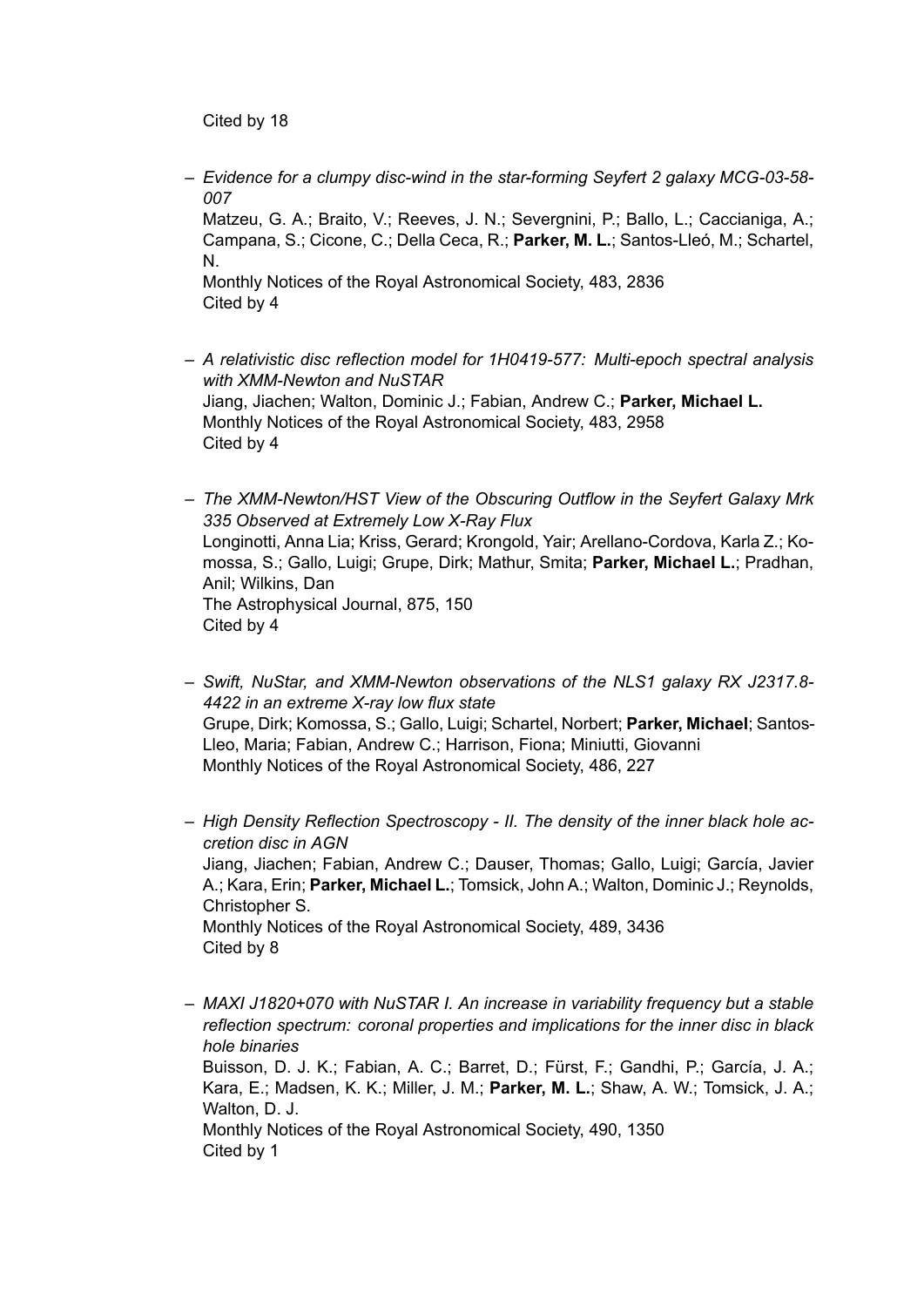– *Probing the Black Hole Engine with Measurements of the Relativistic X-ray Reflection Component* Garcia, Javier; Bachetti, Matteo; Ballantyne, David R.; Brenneman, Laura; Brightman, Murray; Connors, Riley M.; Dauser, Thomas; Fabian, Andrew; Fuerst, Felix; Gandhi, Poshak; Kamraj, Nikita; Kara, Erin; Madsen, Kristin; Miller, Jon M.; Nowak, Michael; **Parker, Michael L.**; Reynolds, Christopher; Steiner, James; Stern, Daniel; Taylor, Corbin; Tomsick, John; Walton, Dominic; Wilms, Joern; Zoghbi, Abderahmen

Bulletin of the American Astronomical Society, 51, 284

- *CIELO-RGS: a catalog of soft X-ray ionized emission lines* Mao, Junjie; Kaastra, Jelle S.; Guainazzi, Matteo; González-Riestra, Rosario; Santos-Lleó, Maria; Kretschmar, Peter; Grinberg, Victoria; Kalfountzou, Eleni; Ibarra, Aitor; Matzeu, Gabi; **Parker, Michael**; Rodríguez-Pascual, Pedro Astronomy and Astrophysics, 625, A122
- *Swift catches the changing-look AGN NGC 1566 in an X-ray outburst again* Grupe, Dirk; Mikula, Rebecca; Komossa, S.; Kochanek, Christopher; Stanek, K. Z.; Shappee, Ben; Payne, Anna; Armstrong, James; Auchettl, Katie; Schartel, Norbert; **Parker, Michael**; Dai, Xinyu The Astronomer's Telegram, 12826, 1 Cited by 1
- *Swift follow-up observations of the flaring QSO Gaia19bsj* Komossa, S.; Grupe, D.; **Parker, M.** The Astronomer's Telegram, 12832, 1
- *Swift catches Changing Look AGN IRAS 23226-3843 in outburst* Grupe, Dirk; Komossa, S.; Schartel, Norbert; **Parker, Michael**; Kollatschny, Wolfram; Ochmann, Martin W.; Colmenero, Encarni Romero The Astronomer's Telegram, 13182, 1

## 2018 **Lead author:**

- *A high-velocity component to the complex absorption in IRAS 13349+2438* **Parker, M. L.**; Matzeu, G. A.; Guainazzi, M.; Kalfountzou, E.; Miniutti, G.; Santos-Lleó, M.; Schartel, N. Monthly Notices of the Royal Astronomical Society, 480, 2365 Cited by 4
- *Constraining the geometry of AGN outflows with reflection spectroscopy* **Parker, M. L.**; Buisson, D. J. K.; Jiang, J.; Gallo, L. C.; Kara, E.; Matzeu, G. A.; Walton, D. J. Monthly Notices of the Royal Astronomical Society, 479, L45 Cited by 4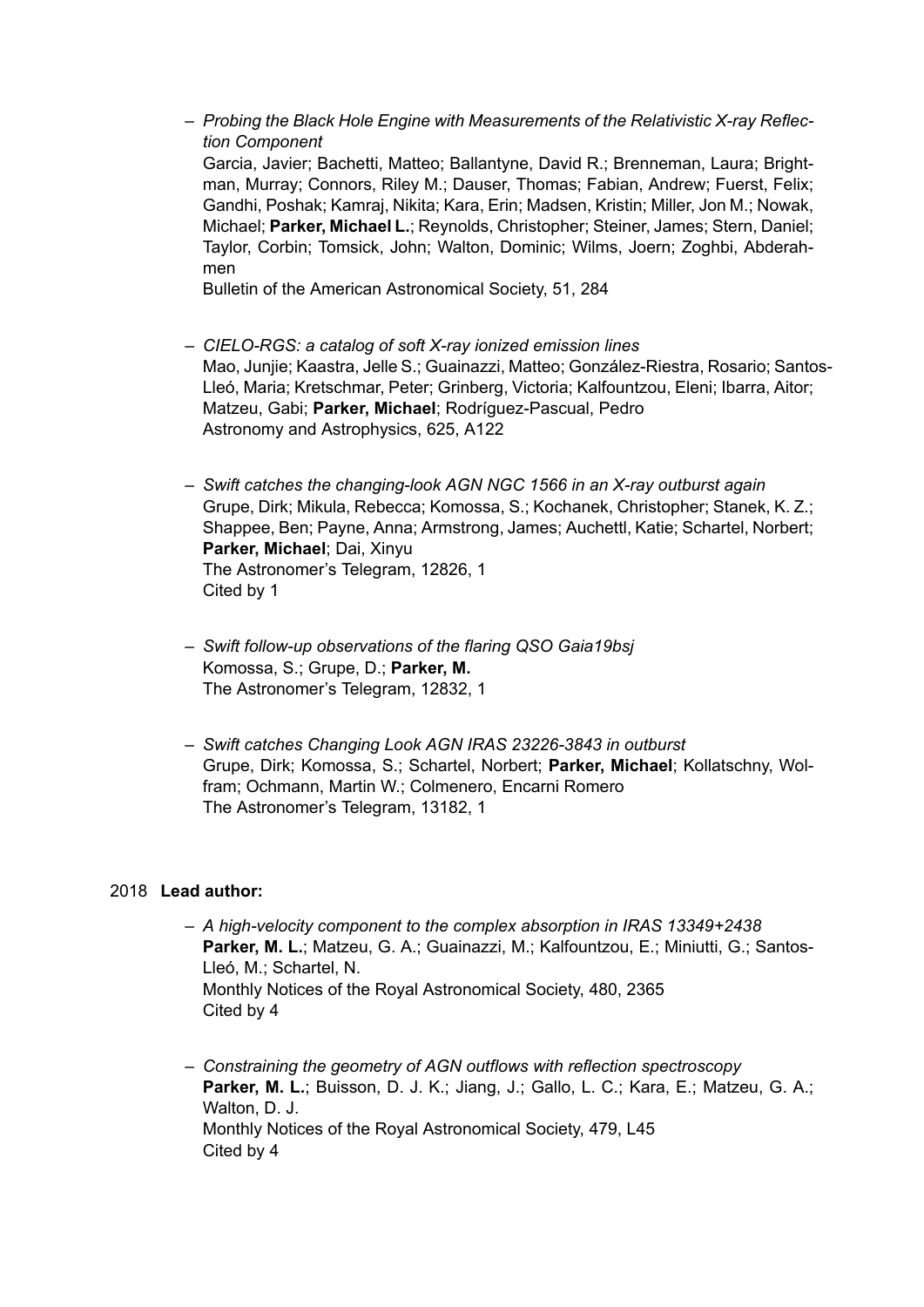- *X-ray reflection from the inner disc of the AGN Ton S180* **Parker, M. L.**; Miller, J. M.; Fabian, A. C. Monthly Notices of the Royal Astronomical Society, 474, 1538 Cited by 10
- *Using principal component analysis to understand the variability of PDS 456* **Parker, M. L.**; Reeves, J. N.; Matzeu, G. A.; Buisson, D. J. K.; Fabian, A. C. Monthly Notices of the Royal Astronomical Society, 474, 108 Cited by 11
- *Relativistic spectroscopy of the extreme NLS1 IRAS 13224-3809* Parker, M. L.; Alston, W. N.; Buisson, D. J. k.; Fabian, A. C.; Jiang, J.; Pinto, C.; Kara, E.; Lohfink, A. M. Revisiting Narrow-Line Seyfert 1 Galaxies and their Place in the Universe, 31

# **Co-author:**

- *The 1.5 Ms observing campaign on IRAS 13224-3809 I. X-ray spectral analysis* Jiang, J.; **Parker, M. L.**; Fabian, A. C.; Alston, W. N.; Buisson, D. J. K.; Cackett, E. M.; Chiang, C. -Y.; Dauser, T.; Gallo, L. C.; García, J. A.; Harrison, F. A.; Lohfink, A. M.; De Marco, B.; Kara, E.; Miller, J. M.; Miniutti, G.; Pinto, C.; Walton, D. J.; Wilkins, D. R. Monthly Notices of the Royal Astronomical Society, 477, 3711 Cited by 20
- *Alternative Explanations for Extreme Supersolar Iron Abundances Inferred from the Energy Spectrum of Cygnus X-1* Tomsick, John A.; **Parker, Michael L.**; García, Javier A.; Yamaoka, Kazutaka; Barret, Didier; Chiu, Jeng-Lun; Clavel, Maïca; Fabian, Andrew; Fürst, Felix; Gandhi, Poshak; Grinberg, Victoria; Miller, Jon M.; Pottschmidt, Katja; Walton, Dominic J. The Astrophysical Journal, 855, 3 Cited by 40
- *Reflection Spectra of the Black Hole Binary Candidate MAXI J1535-571 in the Hard State Observed by NuSTAR* Xu, Yanjun; Harrison, Fiona A.; García, Javier A.; Fabian, Andrew C.; Fürst, Felix; Gandhi, Poshak; Grefenstette, Brian W.; Madsen, Kristin K.; Miller, Jon M.; **Parker, Michael L.**; Tomsick, John A.; Walton, Dominic J. The Astrophysical Journal, 852, L34 Cited by 23
- *A high-density relativistic reflection origin for the soft and hard X-ray excess emission from Mrk 1044* Mallick, L.; Alston, W. N.; **Parker, M. L.**; Fabian, A. C.; Pinto, C.; Dewangan, G. C.; Markowitz, A.; Gandhi, P.; Kembhavi, A. K.; Misra, R. Monthly Notices of the Royal Astronomical Society, 479, 615 Cited by 8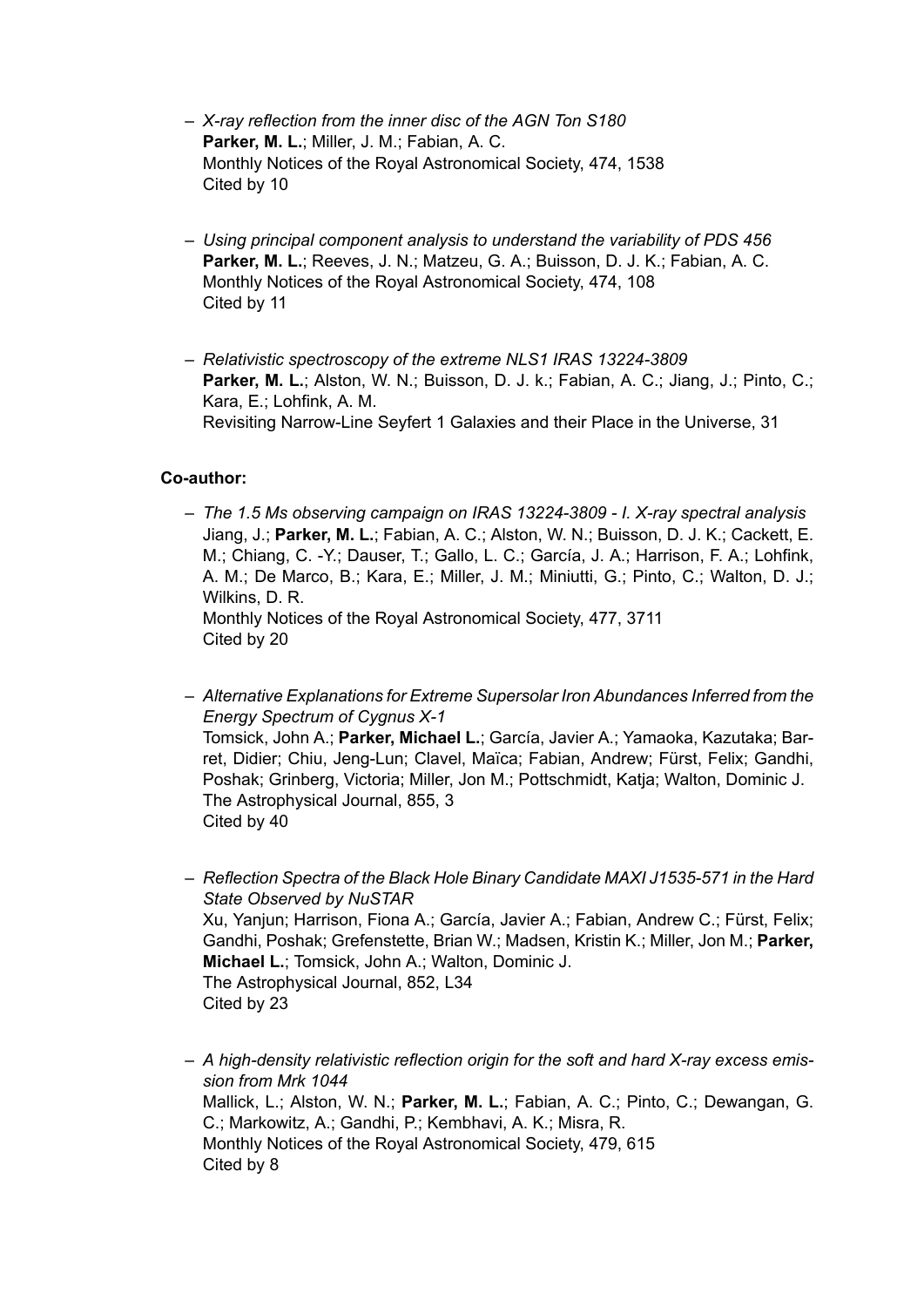- *Ultrafast outflows disappear in high-radiation fields* Pinto, C.; Alston, W.; **Parker, M. L.**; Fabian, A. C.; Gallo, L. C.; Buisson, D. J. K.; Walton, D. J.; Kara, E.; Jiang, J.; Lohfink, A.; Reynolds, C. S. Monthly Notices of the Royal Astronomical Society, 476, 1021 Cited by 28
- *Is there a UV/X-ray connection in IRAS 13224-3809?* Buisson, D. J. K.; Lohfink, A. M.; Alston, W. N.; Cackett, E. M.; Chiang, C. -Y.; Dauser, T.; De Marco, B.; Fabian, A. C.; Gallo, L. C.; García, J. A.; Jiang, J.; Kara, E.; Middleton, M. J.; Miniutti, G.; **Parker, M. L.**; Pinto, C.; Uttley, P.; Walton, D. J.; Wilkins, D. R. Monthly Notices of the Royal Astronomical Society, 475, 2306 Cited by 10
- *NuSTAR observations of Mrk 766: distinguishing reflection from absorption* Buisson, D. J. K.; **Parker, M. L.**; Kara, E.; Vasudevan, R. V.; Lohfink, A. M.; Pinto, C.; Fabian, A. C.; Ballantyne, D. R.; Boggs, S. E.; Christensen, F. E.; Craig, W. W.; Farrah, D.; Hailey, C. J.; Harrison, F. A.; Ricci, C.; Stern, D.; Walton, D. J.; Zhang, W. W. Monthly Notices of the Royal Astronomical Society, 480, 3689

```
Cited by 3
```
- *Disentangling the complex broad-band X-ray spectrum of IRAS 13197-1627 with NuSTAR, XMM-Newton and Suzaku* Walton, D. J.; Brightman, M.; Risaliti, G.; Fabian, A. C.; Fürst, F.; Harrison, F. A.; Lohfink, A.; Matt, G.; Miniutti, G.; **Parker, M. L.**; Stern, D. Monthly Notices of the Royal Astronomical Society, 473, 4377 Cited by 5
- *X-ray spectral variability of blazars using principal component analysis* Gallant, D.; Gallo, L. C.; **Parker, M. L.** Monthly Notices of the Royal Astronomical Society, 480, 1999 Cited by 4
- *The ultrafast outflow of WKK 4438: Suzaku and NuSTAR X-ray spectral analysis* Jiang, Jiachen; Walton, Dominic J.; **Parker, Michael L.**; Fabian, Andrew C. Monthly Notices of the Royal Astronomical Society, 481, 639 Cited by 2
- *NuSTAR reveals the hidden nature of SS433* Middleton, M. J.; Walton, D. J.; Alston, W.; Dauser, T.; Eikenberry, S.; Jiang, Y-F; Fabian, A. C.; Fuerst, F.; Brightman, M.; Marshall, H.; **Parker, M.**; Pinto, C.; Harrison, F. A.; Bachetti, M.; Altamirano, D.; Bird, A. J.; Perez, G.; Miller-Jones, J.; Charles, P. A.; Boggs, S.; Christensen, F.; Craig, W.; Forster, K.; Grefenstette, B.; Hailey, C.; Madsen, K.; Stern, D.; Zhang, W. arXiv e-prints, arXiv:1810.10518 Cited by 8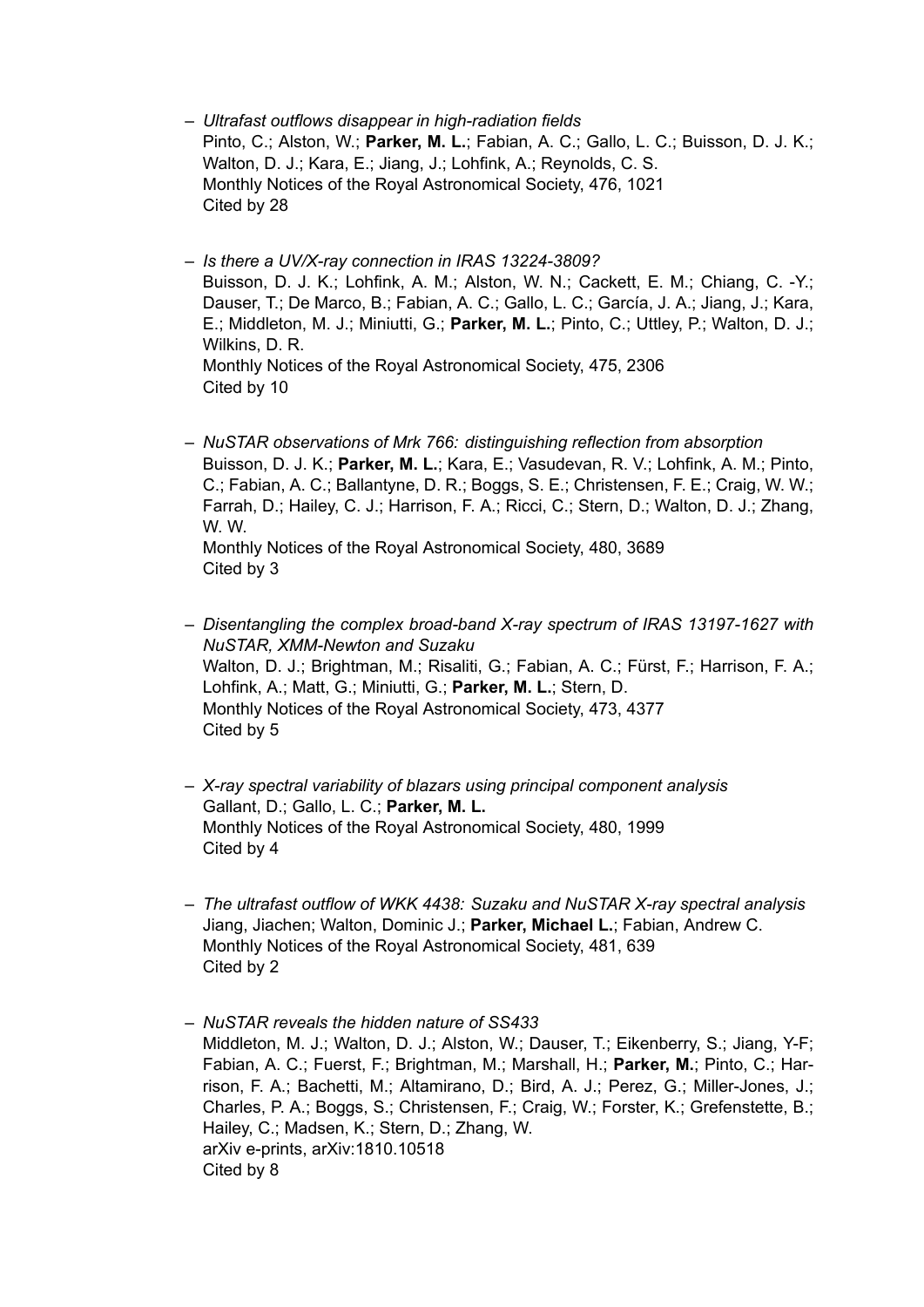- *A stratified ultrafast outflow in 1H0707-495?* Kosec, P.; Buisson, D. J. K.; **Parker, M. L.**; Pinto, C.; Fabian, A. C.; Walton, D. J. Monthly Notices of the Royal Astronomical Society, 481, 947 Cited by 4
- *Rebrightening of the changing look Seyfert galaxy NGC 1566* Grupe, Dirk; Mikula, Rebecca; Komossa, S.; Stanek, Kris; Auchettl, Katie; Shappee, Ben; Payne, Anna; Armstrong, James; Schartel, Norbert; **Parker, Michael**; Dai, Xinyu The Astronomer's Telegram, 12314, 1 Cited by 2
- *INTEGRAL observations of MAXI J1813-095* Fuerst, Felix; Belanger, G.; **Parker, M.**; Kretschmar, P.; Matzeu, G.; Sanchez-Fernandez, C.; Ducci, L.; Bozzo, E.; Ferrigno, C.; Savchenko, V. The Astronomer's Telegram, 11357, 1 Cited by 2
- *MAXI J1727-203 Transition to the Hard State* Tomsick, John; Shaw, Aarran; Garcia, Javier; Walton, Dom; Fuerst, Felix; Miller, Jon; **Parker, Michael**; Xu, Yanjun The Astronomer's Telegram, 11881, 1

## 2017 **Lead author:**

- *The response of relativistic outflowing gas to the inner accretion disk of a black hole* **Parker, Michael L.**; Pinto, Ciro; Fabian, Andrew C.; Lohfink, Anne; Buisson, Douglas J. K.; Alston, William N.; Kara, Erin; Cackett, Edward M.; Chiang, Chia-Ying; Dauser, Thomas; De Marco, Barbara; Gallo, Luigi C.; Garcia, Javier; Harrison, Fiona A.; King, Ashley L.; Middleton, Matthew J.; Miller, Jon M.; Miniutti, Giovanni; Reynolds, Christopher S.; Uttley, Phil; Vasudevan, Ranjan; Walton, Dominic J.; Wilkins, Daniel R.; Zoghbi, Abderahmen Nature, 543, 83 Cited by 60
- *Revealing the ultrafast outflow in IRAS 13224-3809 through spectral variability* Parker, M. L.; Alston, W. N.; Buisson, D. J. K.; Fabian, A. C.; Jiang, J.; Kara, E.; Lohfink, A.; Pinto, C.; Reynolds, C. S. Monthly Notices of the Royal Astronomical Society, 469, 1553 Cited by 26

# **Co-author:**

– *Analysis of NuSTAR and Suzaku observations of Cyg X-1 in the hard state: evidence for a truncated disc geometry* Basak, Rupal; Zdziarski, Andrzej A.; **Parker, Michael**; Islam, Nazma Monthly Notices of the Royal Astronomical Society, 472, 4220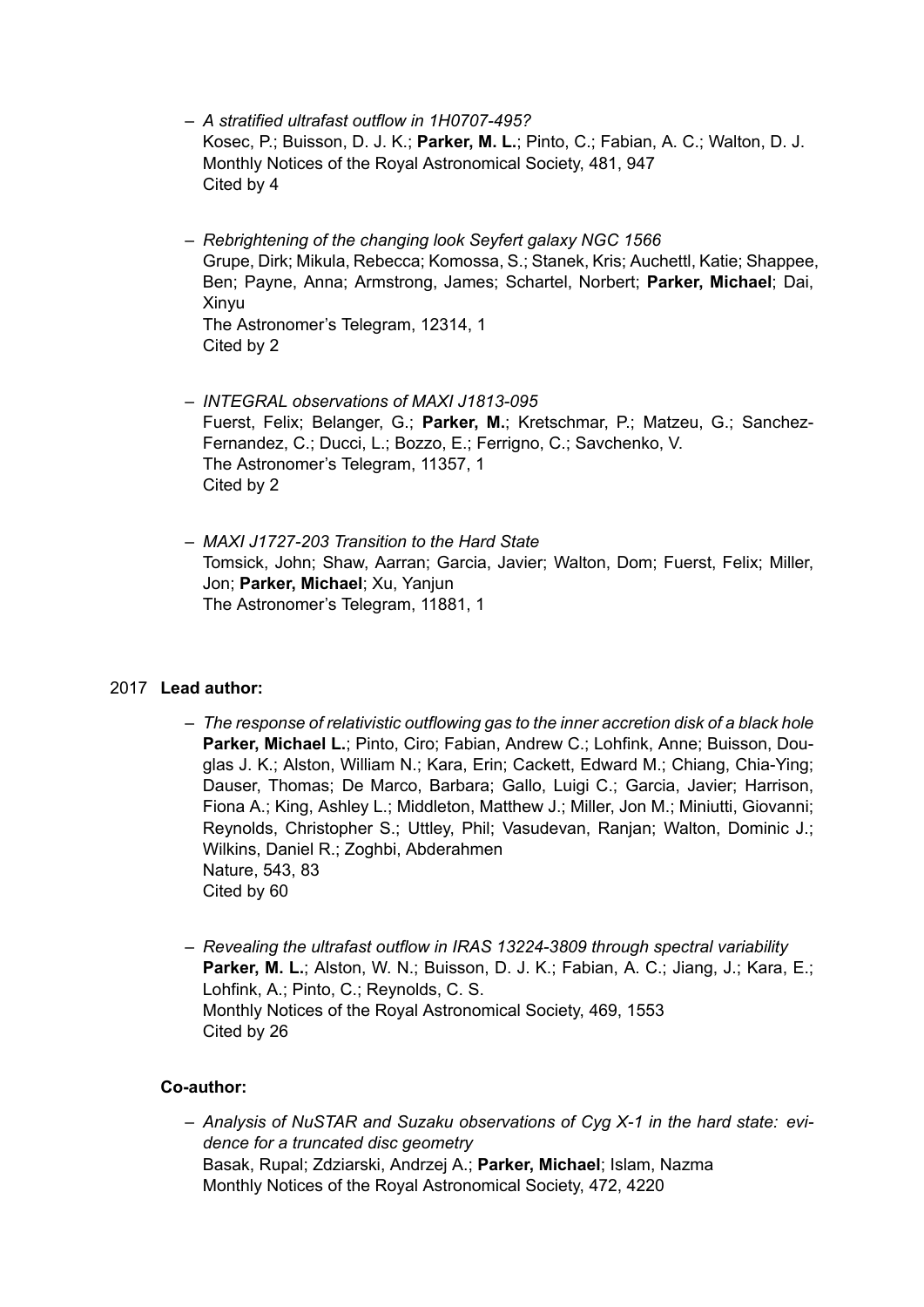Cited by 20

- *A Hard Look at the Neutron Stars and Accretion Disks in 4U 1636-53, GX 17+2, and 4U 1705-44 with NuStar* Ludlam, R. M.; Miller, J. M.; Bachetti, M.; Barret, D.; Bostrom, A. C.; Cackett, E. M.; Degenaar, N.; Di Salvo, T.; Natalucci, L.; Tomsick, J. A.; Paerels, F.; **Parker, M. L.** The Astrophysical Journal, 836, 140 Cited by 27
- *X-ray lags in PDS 456 revealed by Suzaku observations* Chiang, Chia-Ying; Cackett, E. M.; Zoghbi, A.; Fabian, A. C.; Kara, E.; **Parker, M. L.**; Reynolds, C. S.; Walton, D. J. Monthly Notices of the Royal Astronomical Society, 472, 1473 Cited by 5
- *A strongly truncated inner accretion disc in the Rapid Burster* van den Eijnden, J.; Bagnoli, T.; Degenaar, N.; Lohfink, A. M.; **Parker, M. L.**; in 't Zand, J. J. M.; Fabian, A. C. Monthly Notices of the Royal Astronomical Society, 466, L98 Cited by 13
- *The Extremes of AGN Variability* Komossa, S.; Grupe, D.; Schartel, N.; Gallo, L.; Gomez, J. L.; Kollatschny, W.; Kriss, G.; Leighly, K.; Longinotti, A. L.; **Parker, M.**; Santos-Lleo, M.; Wilkins, D.; Zetzl, M. New Frontiers in Black Hole Astrophysics, 324, 168 Cited by 9

## 2016 **Lead author:**

- *NuSTAR and Swift Observations of the Very High State in GX 339-4: Weighing the Black Hole with X-Rays* **Parker, M. L.**; Tomsick, J. A.; Kennea, J. A.; Miller, J. M.; Harrison, F. A.; Barret, D.; Boggs, S. E.; Christensen, F. E.; Craig, W. W.; Fabian, A. C.; Fürst, F.; Grinberg, V.; Hailey, C. J.; Romano, P.; Stern, D.; Walton, D. J.; Zhang, W. W. The Astrophysical Journal, 821, L6 Cited by 44
- *The detection and X-ray view of the changing look AGN HE 1136-2304* Parker, M. L.; Komossa, S.; Kollatschny, W.; Walton, D. J.; Schartel, N.; Santos-Lleó, M.; Harrison, F. A.; Fabian, A. C.; Zetzl, M.; Grupe, D.; Rodríguez-Pascual, P. M.; Vasudevan, R. V. Monthly Notices of the Royal Astronomical Society, 461, 1927 Cited by 20

#### **Co-author:**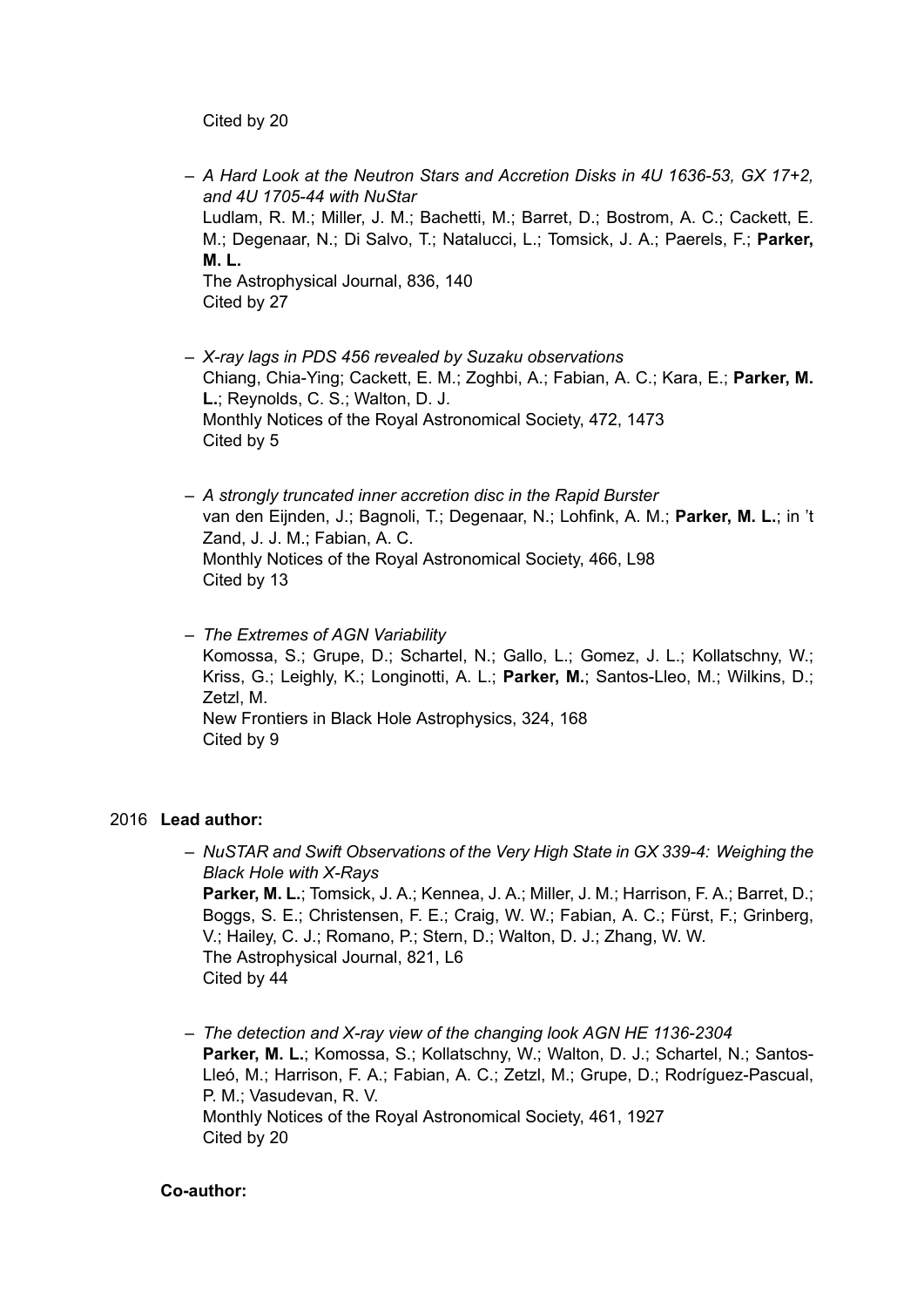- *Broadband Observations of High Redshift Blazars* Paliya, Vaidehi S.; **Parker, M. L.**; Fabian, A. C.; Stalin, C. S. The Astrophysical Journal, 825, 74 Cited by 15
- *NuSTAR and XMM-Newton Observations of the Neutron Star X-Ray Binary 1RXS J180408.9-34205* Ludlam, R. M.; Miller, J. M.; Cackett, E. M.; Fabian, A. C.; Bachetti, M.; **Parker, M. L.**; Tomsick, J. A.; Barret, D.; Natalucci, L.; Rana, V.; Harrison, F. A. The Astrophysical Journal, 824, 37 Cited by 27
- *The Rhythm of Fairall 9. I. Observing the Spectral Variability with XMM-Newton and NuSTAR* Lohfink, A. M.; Reynolds, C. S.; Pinto, C.; Alston, W.; Boggs, S. E.; Christensen, F. E.; Craig, W. W.; Fabian, A. C.; Hailey, C. J.; Harrison, F. A.; Kara, E.; Matt, G.; **Parker, M. L.**; Stern, D.; Walton, D.; Zhang, W. W. The Astrophysical Journal, 821, 11 Cited by 14
- *A Test of the Nature of the Fe K Line in the Neutron Star Low-mass X-Ray Binary Serpens X-1* Chiang, Chia-Ying; Cackett, Edward M.; Miller, Jon M.; Barret, Didier; Fabian, Andy C.; D'Aì, Antonino; **Parker, Michael L.**; Bhattacharyya, Sudip; Burderi, Luciano; Di Salvo, Tiziana; Egron, Elise; Homan, Jeroen; Iaria, Rosario; Lin, Dacheng; Miller, M. Coleman The Astrophysical Journal, 821, 105 Cited by 23
- *The effects of high density on the X-ray spectrum reflected from accretion discs around black holes* García, Javier A.; Fabian, Andrew C.; Kallman, Timothy R.; Dauser, Thomas; **Parker, Michael L.**; McClintock, Jeffrey E.; Steiner, James F.; Wilms, Jörn Monthly Notices of the Royal Astronomical Society, 462, 751 Cited by 50
- *The Soft State of Cygnus X-1 Observed with NuSTAR: A Variable Corona and a Stable Inner Disk* Walton, D. J.; Tomsick, J. A.; Madsen, K. K.; Grinberg, V.; Barret, D.; Boggs, S. E.; Christensen, F. E.; Clavel, M.; Craig, W. W.; Fabian, A. C.; Fuerst, F.; Hailey, C. J.; Harrison, F. A.; Miller, J. M.; **Parker, M. L.**; Rahoui, F.; Stern, D.; Tao, L.; Wilms, J.; Zhang, W. The Astrophysical Journal, 826, 87 Cited by 57
- *Disc reflection and a possible disc wind during a soft X-ray state in the neutron star low-mass X-ray binary 1RXS J180408.9-342058* Degenaar, N.; Altamirano, D.; **Parker, M.**; Miller-Jones, J. C. A.; Miller, J. M.;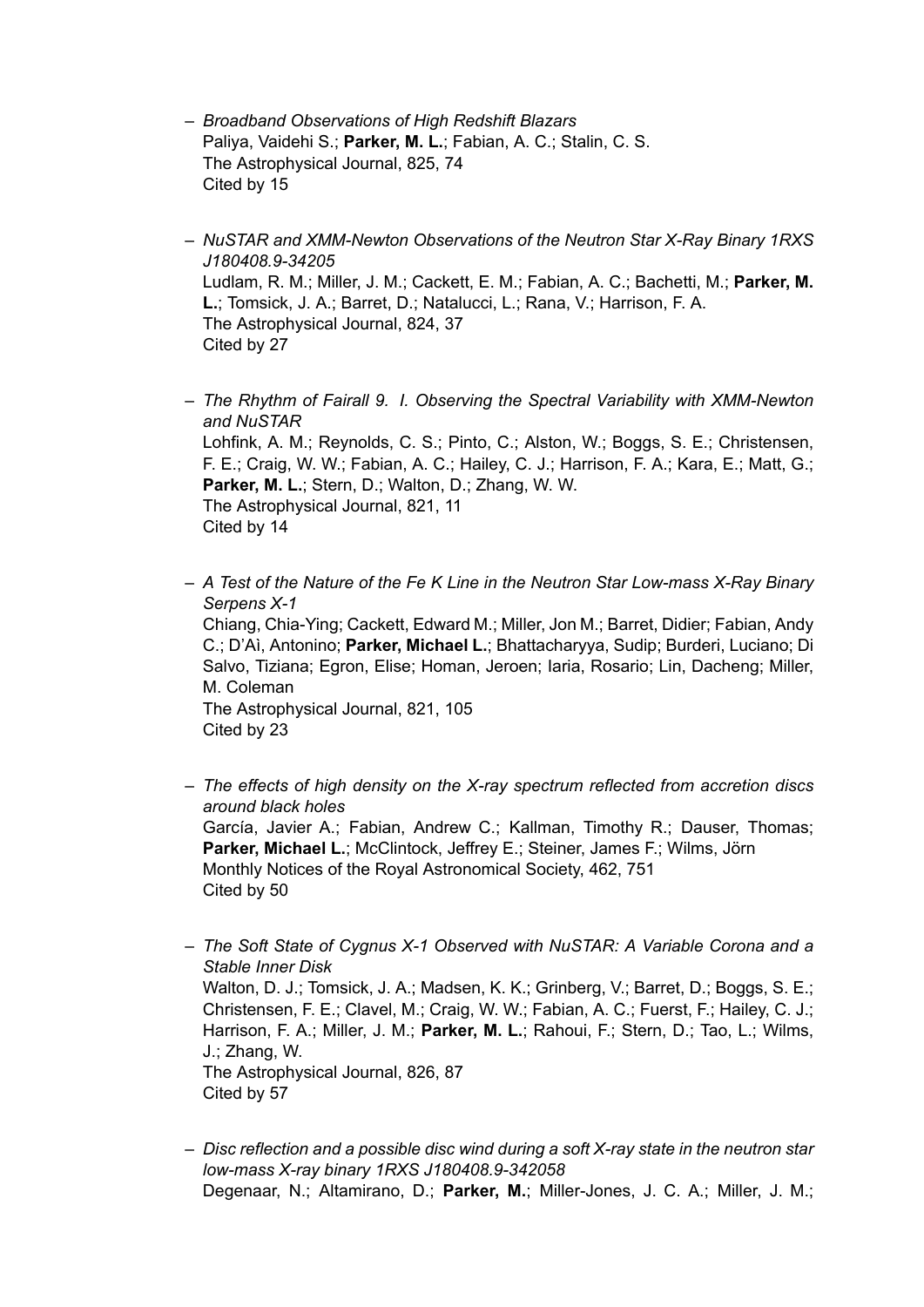Heinke, C. O.; Wijnands, R.; Ludlam, R.; Parikh, A.; Hessels, J. W. T.; Gusinskaia, N.; Deller, A. T.; Fabian, A. C. Monthly Notices of the Royal Astronomical Society, 461, 4049 Cited by 20

– *The view of AGN-host alignment via reflection spectroscopy* Middleton, Matthew J.; **Parker, Michael L.**; Reynolds, Christopher S.; Fabian, Andrew C.; Lohfink, Anne M. Monthly Notices of the Royal Astronomical Society, 457, 1568 Cited by 12

– *Spectro-Timing Study of GX 339-4 in a Hard Intermediate State* Fürst, F.; Grinberg, V.; Tomsick, J. A.; Bachetti, M.; Boggs, S. E.; Brightman, M.; Christensen, F. E.; Craig, W. W.; Gandhi, P.; Grefenstette, B.; Hailey, C. J.; Harrison, F. A.; Madsen, K. K.; **Parker, M. L.**; Pottschmidt, K.; Stern, D.; Walton, D. J.; Wilms, J.; Zhang, W. W. The Astrophysical Journal, 828, 34 Cited by 12

– *Measuring a Truncated Disk in Aquila X-1* King, Ashley L.; Tomsick, John A.; Miller, Jon M.; Chenevez, Jérôme; Barret, Didier; Boggs, Steven E.; Chakrabarty, Deepto; Christensen, Finn E.; Craig, William W.; Fürst, Felix; Hailey, Charles J.; Harrison, Fiona A.; **Parker, Michael L.**; Stern, Daniel; Romano, Patrizia; Walton, Dominic J.; Zhang, William W. The Astrophysical Journal, 819, L29 Cited by 27

– *Quasi periodic oscillations in active galactic nuclei* Alston, W.; Fabian, A.; Markevičiutė, J.; **Parker, M.**; Middleton, M.; Kara, E. Astronomische Nachrichten, 337, 417 Cited by 1

## 2015 **Lead author:**

– *NuSTAR and Suzaku Observations of the Hard State in Cygnus X-1: Locating the Inner Accretion Disk* Parker, M. L.; Tomsick, J. A.; Miller, J. M.; Yamaoka, K.; Lohfink, A.; Nowak, M.; Fabian, A. C.; Alston, W. N.; Boggs, S. E.; Christensen, F. E.; Craig, W. W.; Fürst, F.; Gandhi, P.; Grefenstette, B. W.; Grinberg, V.; Hailey, C. J.; Harrison, F. A.; Kara, E.; King, A. L.; Stern, D.; Walton, D. J.; Wilms, J.; Zhang, W. W. The Astrophysical Journal, 808, 9 Cited by 62

– *Revealing the X-ray variability of AGN with principal component analysis* **Parker, M. L.**; Fabian, A. C.; Matt, G.; Koljonen, K. I. I.; Kara, E.; Alston, W.; Walton, D. J.; Marinucci, A.; Brenneman, L.; Risaliti, G. Monthly Notices of the Royal Astronomical Society, 447, 72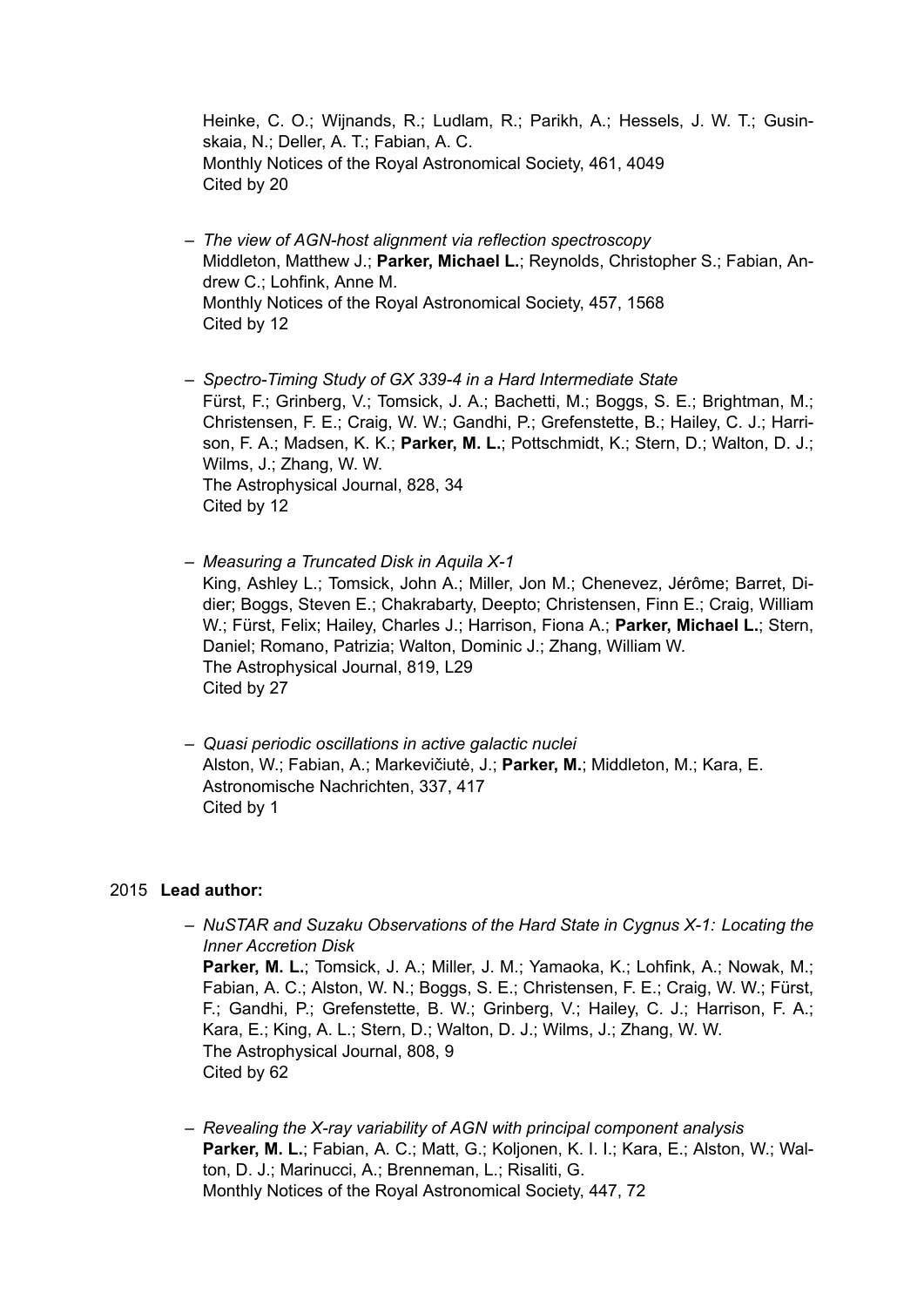Cited by 31

#### **Co-author:**

- *Properties of AGN coronae in the NuSTAR era* Fabian, A. C.; Lohfink, A.; Kara, E.; **Parker, M. L.**; Vasudevan, R.; Reynolds, C. S. Monthly Notices of the Royal Astronomical Society, 451, 4375 Cited by 123
- *Iron K and Compton hump reverberation in SWIFT J2127.4+5654 and NGC 1365 revealed by NuSTAR and XMM-Newton* Kara, E.; Zoghbi, A.; Marinucci, A.; Walton, D. J.; Fabian, A. C.; Risaliti, G.; Boggs, S. E.; Christensen, F. E.; Fuerst, F.; Hailey, C. J.; Harrison, F. A.; Matt, G.; **Parker, M. L.**; Reynolds, C. S.; Stern, D.; Zhang, W. W. Monthly Notices of the Royal Astronomical Society, 446, 737 Cited by 42
- *Suzaku observations of Mrk 335: confronting partial covering and relativistic reflection*

Gallo, L. C.; Wilkins, D. R.; Bonson, K.; Chiang, C. -Y.; Grupe, D.; **Parker, M. L.**; Zoghbi, A.; Fabian, A. C.; Komossa, S.; Longinotti, A. L. Monthly Notices of the Royal Astronomical Society, 446, 633 Cited by 49

– *The Compton hump and variable blue wing in the extreme low-flux NuSTAR observations of 1H0707-495* Kara, E.; Fabian, A. C.; Lohfink, A. M.; **Parker, M. L.**; Walton, D. J.; Boggs, S. E.; Christensen, F. E.; Hailey, C. J.; Harrison, F. A.; Matt, G.; Reynolds, C. S.; Stern, D.; Zhang, W. W. Monthly Notices of the Royal Astronomical Society, 449, 234 Cited by 27

– *Coronal Properties of the Seyfert 1.9 Galaxy MCG-05-23-016 Determined from Hard X-Ray Spectroscopy with NuSTAR* Baloković, M.; Matt, G.; Harrison, F. A.; Zoghbi, A.; Ballantyne, D. R.; Boggs, S. E.; Christensen, F. E.; Craig, W. W.; Esmerian, C. J.; Fabian, A. C.; Fürst, F.; Hailey, C. J.; Marinucci, A.; **Parker, M. L.**; Reynolds, C. S.; Stern, D.; Walton, D. J.; Zhang, W. W. The Astrophysical Journal, 800, 62 Cited by 38

– *Discovery of an ̃2-h high-frequency X-ray QPO and iron Kα reverberation in the active galaxy MS 2254.9-3712* Alston, W. N.; **Parker, M. L.**; Markevičiūtė, J.; Fabian, A. C.; Middleton, M.; Lohfink, A.; Kara, E.; Pinto, C. Monthly Notices of the Royal Astronomical Society, 449, 467 Cited by 26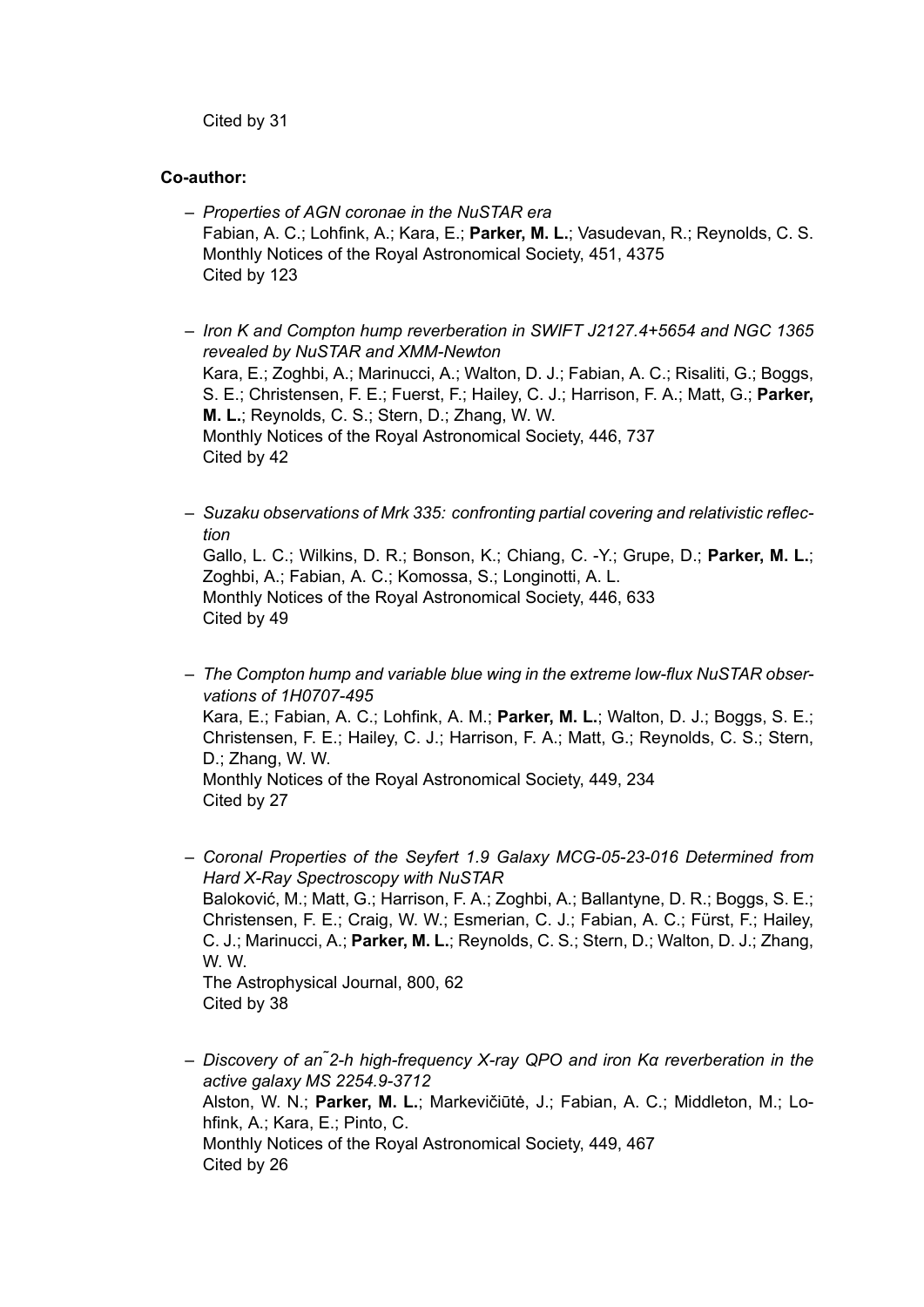– *Awakening of The High-Redshift Blazar CGRaBS J0809+5341* Paliya, Vaidehi S.; **Parker, M. L.**; Stalin, C. S.; Fabian, A. C.; Ramya, S.; Covino, S.; Tagliaferri, G.; Sahayanathan, S.; Ravikumar, C. D. The Astrophysical Journal, 803, 112 Cited by 2

#### 2014 **Lead author:**

- *The NuSTAR spectrum of Mrk 335: extreme relativistic effects within two gravitational radii of the event horizon?* **Parker, M. L.**; Wilkins, D. R.; Fabian, A. C.; Grupe, D.; Dauser, T.; Matt, G.; Harrison, F. A.; Brenneman, L.; Boggs, S. E.; Christensen, F. E.; Craig, W. W.; Gallo, L. C.; Hailey, C. J.; Kara, E.; Komossa, S.; Marinucci, A.; Miller, J. M.; Risaliti, G.; Stern, D.; Walton, D. J.; Zhang, W. W. Monthly Notices of the Royal Astronomical Society, 443, 1723 Cited by 79
- *Principal component analysis of MCG-06-30-15 with XMM-Newton* Parker, M. L.; Marinucci, A.; Brenneman, L.; Fabian, A. C.; Kara, E.; Matt, G.; Walton, D. J. Monthly Notices of the Royal Astronomical Society, 437, 721 Cited by 21
- *PCA of PCA: principal component analysis of partial covering absorption in NGC 1365* **Parker, M. L.**; Walton, D. J.; Fabian, A. C.; Risaliti, G.

Monthly Notices of the Royal Astronomical Society, 441, 1817 Cited by 15

– *A partial eclipse of the heart: the absorbed X-ray low state in Mrk 1048* **Parker, M. L.**; Schartel, N.; Komossa, S.; Grupe, D.; Santos-Lleó, M.; Fabian, A. C.; Mathur, S. Monthly Notices of the Royal Astronomical Society, 445, 1039 Cited by 7

## **Co-author:**

- *The role of the reflection fraction in constraining black hole spin.* Dauser, T.; Garcia, J.; **Parker, M. L.**; Fabian, A. C.; Wilms, J. Monthly Notices of the Royal Astronomical Society, 444, L100 Cited by 103
- *The Reflection Component from Cygnus X-1 in the Soft State Measured by NuS-TAR and Suzaku* Tomsick, John A.; Nowak, Michael A.; **Parker, Michael**; Miller, Jon M.; Fabian, Andy C.; Harrison, Fiona A.; Bachetti, Matteo; Barret, Didier; Boggs, Steven E.; Christensen, Finn E.; Craig, William W.; Forster, Karl; Fürst, Felix; Grefenstette,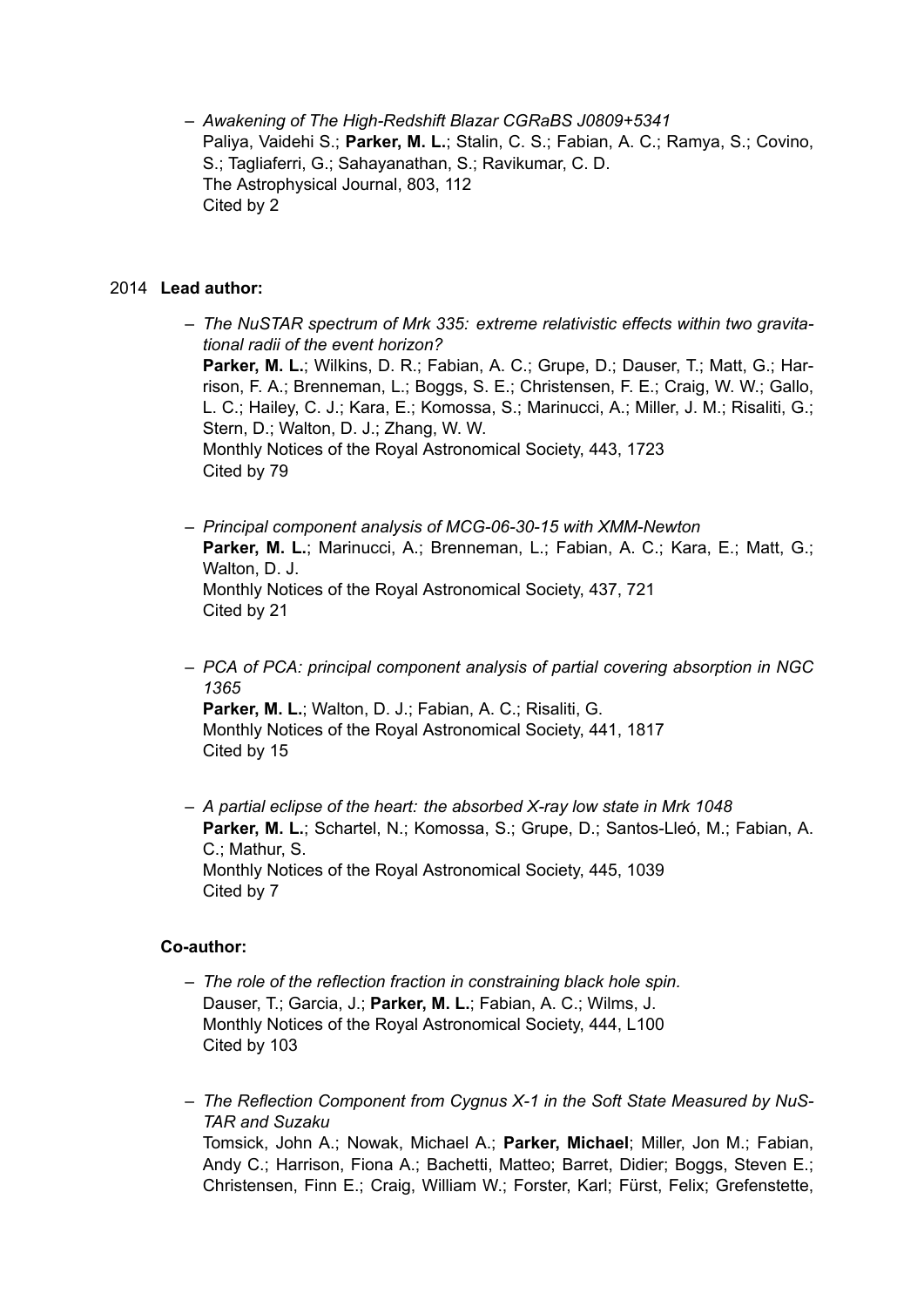Brian W.; Hailey, Charles J.; King, Ashley L.; Madsen, Kristin K.; Natalucci, Lorenzo; Pottschmidt, Katja; Ross, Randy R.; Stern, Daniel; Walton, Dominic J.; Wilms, Jörn; Zhang, William W. The Astrophysical Journal, 780, 78 Cited by 76

- *The Broadband Spectral Variability of MCG-6-30-15 Observed by NuSTAR and XMM-Newton* Marinucci, A.; Matt, G.; Miniutti, G.; Guainazzi, M.; **Parker, M. L.**; Brenneman, L.; Fabian, A. C.; Kara, E.; Arevalo, P.; Ballantyne, D. R.; Boggs, S. E.; Cappi, M.; Christensen, F. E.; Craig, W. W.; Elvis, M.; Hailey, C. J.; Harrison, F. A.; Reynolds, C. S.; Risaliti, G.; Stern, D. K.; Walton, D. J.; Zhang, W. The Astrophysical Journal, 787, 83 Cited by 65
- *Broadband X-Ray Spectra of the Ultraluminous X-Ray Source Holmberg IX X-1 Observed with NuSTAR, XMM-Newton, and Suzaku* Walton, D. J.; Harrison, F. A.; Grefenstette, B. W.; Miller, J. M.; Bachetti, M.; Barret, D.; Boggs, S. E.; Christensen, F. E.; Craig, W. W.; Fabian, A. C.; Fuerst, F.; Hailey, C. J.; Madsen, K. K.; **Parker, M. L.**; Ptak, A.; Rana, V.; Stern, D.; Webb, N.; Zhang, W. W. The Astrophysical Journal, 793, 21 Cited by 79
- *The Peculiar Radio-loud Narrow Line Seyfert 1 Galaxy 1H 0323+342* Paliya, Vaidehi S.; Sahayanathan, S.; **Parker, M. L.**; Fabian, A. C.; Stalin, C. S.; Anjum, Ayesha; Pandey, S. B. The Astrophysical Journal, 789, 143 Cited by 42
- *NuSTAR and XMM-NEWTON Observations of NGC 1365: Extreme Absorption Variability and a Constant Inner Accretion Disk* Walton, D. J.; Risaliti, G.; Harrison, F. A.; Fabian, A. C.; Miller, J. M.; Arevalo, P.; Ballantyne, D. R.; Boggs, S. E.; Brenneman, L. W.; Christensen, F. E.; Craig, W. W.; Elvis, M.; Fuerst, F.; Gandhi, P.; Grefenstette, B. W.; Hailey, C. J.; Kara, E.; Luo, B.; Madsen, K. K.; Marinucci, A.; Matt, G.; **Parker, M. L.**; Reynolds, C. S.; Rivers, E.; Ross, R. R.; Stern, D.; Zhang, W. W. The Astrophysical Journal, 788, 76 Cited by 59
- *On the determination of the spin and disc truncation of accreting black holes using X-ray reflection* Fabian, A. C.; **Parker, M. L.**; Wilkins, D. R.; Miller, J. M.; Kara, E.; Reynolds, C. S.; Dauser, T. Monthly Notices of the Royal Astronomical Society, 439, 2307 Cited by 62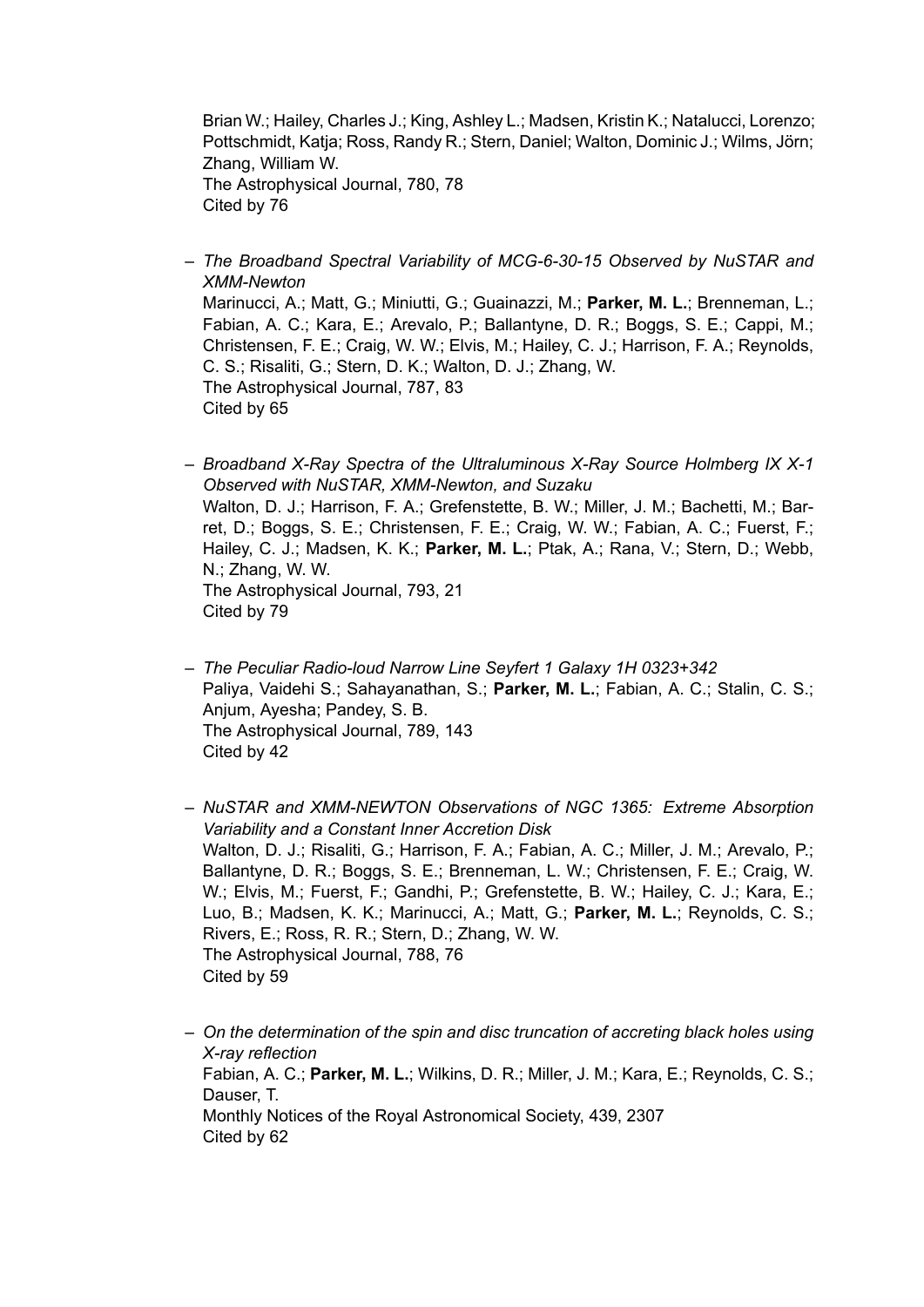- *The soft-X-ray emission of Ark 120. XMM-Newton, NuSTAR, and the importance of taking the broad view* Matt, G.; Marinucci, A.; Guainazzi, M.; Brenneman, L. W.; Elvis, M.; Lohfink, A.; Arèvalo, P.; Boggs, S. E.; Cappi, M.; Christensen, F. E.; Craig, W. W.; Fabian, A. C.; Fuerst, F.; Hailey, C. J.; Harrison, F. A.; **Parker, M.**; Reynolds, C. S.; Stern, D.; Walton, D. J.; Zhang, W. W. Monthly Notices of the Royal Astronomical Society, 439, 3016 Cited by 62
- *The changing X-ray time lag in MCG-6-30-15* Kara, E.; Fabian, A. C.; Marinucci, A.; Matt, G.; **Parker, M. L.**; Alston, W.; Brenneman, L. W.; Cackett, E. M.; Miniutti, G. Monthly Notices of the Royal Astronomical Society, 445, 56 Cited by 16
- *X-ray reflection in oxygen-rich accretion discs of ultracompact X-ray binaries* Madej, O. K.; García, J.; Jonker, P. G.; **Parker, M. L.**; Ross, R.; Fabian, A. C.; Chenevez, J. Monthly Notices of the Royal Astronomical Society, 442, 1157 Cited by 17
- *Black hole spin and size of the X-ray-emitting region(s) in the Seyfert 1.5 galaxy ESO 362-G18* Agís-González, B.; Miniutti, G.; Kara, E.; Fabian, A. C.; Sanfrutos, M.; Risaliti, G.; Bianchi, S.; Strotjohann, N. L.; Saxton, R. D.; **Parker, M. L.** Monthly Notices of the Royal Astronomical Society, 443, 2862 Cited by 16
- *The NuSTAR ULX program*

Bachetti, Matteo; Barret, Didier; Boggs, Steven E.; Christensen, Finn E.; Craig, William W.; Fabian, Andrew C.; Forster, Karl; Fürst, Felix; Grefenstette, Brian W.; Hailey, Charles J.; Harrison, Fiona A.; Hornschemeier, Ann E.; Madsen, Kristin K.; Miller, Jon M.; **Parker, Michael**; Ptak, Andrew; Rana, Vikram R.; Risaliti, Guido; Stern, Daniel; Walton, Dominic J.; Webb, Natalie A.; Zhang, William W. European Physical Journal Web of Conferences, 64, 06010

## 2013 **Co-author:**

– *NuSTAR Spectroscopy of GRS 1915+105: Disk Reflection, Spin, and Connections to Jets*

Miller, J. M.; **Parker, M. L.**; Fuerst, F.; Bachetti, M.; Harrison, F. A.; Barret, D.; Boggs, S. E.; Chakrabarty, D.; Christensen, F. E.; Craig, W. W.; Fabian, A. C.; Grefenstette, B. W.; Hailey, C. J.; King, A. L.; Stern, D. K.; Tomsick, J. A.; Walton, D. J.; Zhang, W. W.

The Astrophysical Journal, 775, L45 Cited by 80